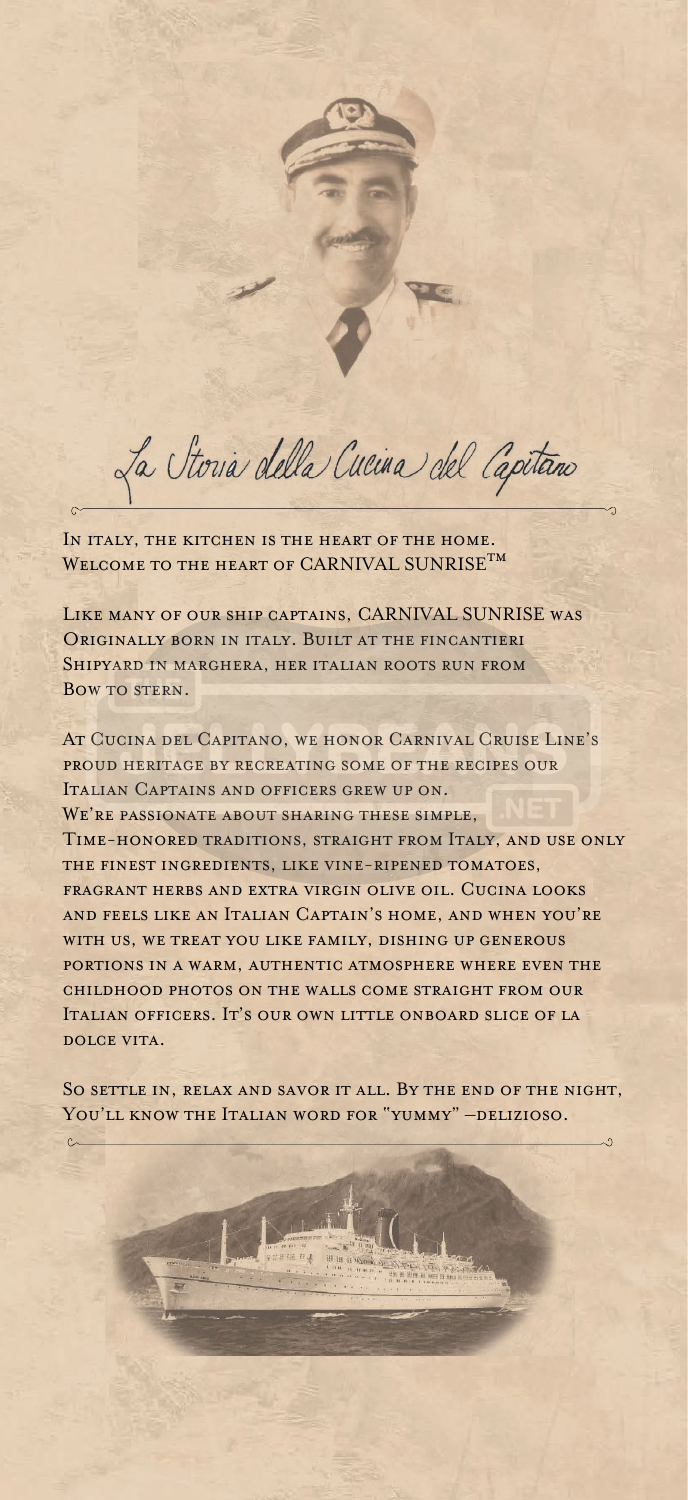Antipasto / Zuppa / Insalate

# (Appetizers, Soups & Salads)

### Antipasti

Prosciutto di parma and bresaola, kalamata olives, tomato and olive tapenade, roasted peppers, grilled eggplant

# Il Capitano's Signature Arancini

(arborio rice | salsa rossa) From Sicily, authentic rice balls, finished with ricotta salata and served on marinara sauce

### Calamari Fritti

Gently fried and served crisp! Topped with sea salt flakes, charred lime and marinara sauce

# Cozze E Vongole

(clams and mussels) Cooked with sweet pancetta sofrito, a touch of sherry, extra virgin olive oil

# Nonna's Meatball

(grandma's recipe) Hand made with olive oil sautéed garlic and onion, baked with fresh mozzarella, served over the Captain's secret tomato sauce

### Minestrone

(cannellini beans | basil & lemon | hand ground pangrattato | cavolo nero) Vegetable soup with cannellini beans cooked in rich tomato broth; served with mascarpone cream and crispy black kale

# House-Made Burrata

Fresh hand-made Italian cheese made from mozzarella and stuffed stracciatella served with chardonnay poached cherry tomatoes

# Il Capitano's Favorite Insalata Di Rucola

Baby greens tossed with marcona almond, thinly sliced red and yellow beets, arugula, Italian vinaigrette

### Insalata Caesar

Fresh romaine lettuce, imported romano cheese and croutons tossed in our home churned caesar dressing

### favorito del capitano

\* Public health advisory: consuming raw or undercooked meats, poultry, seafood, shellfish, or eggs may increase your risk for foodborne illness, especially if you have certain medical conditions.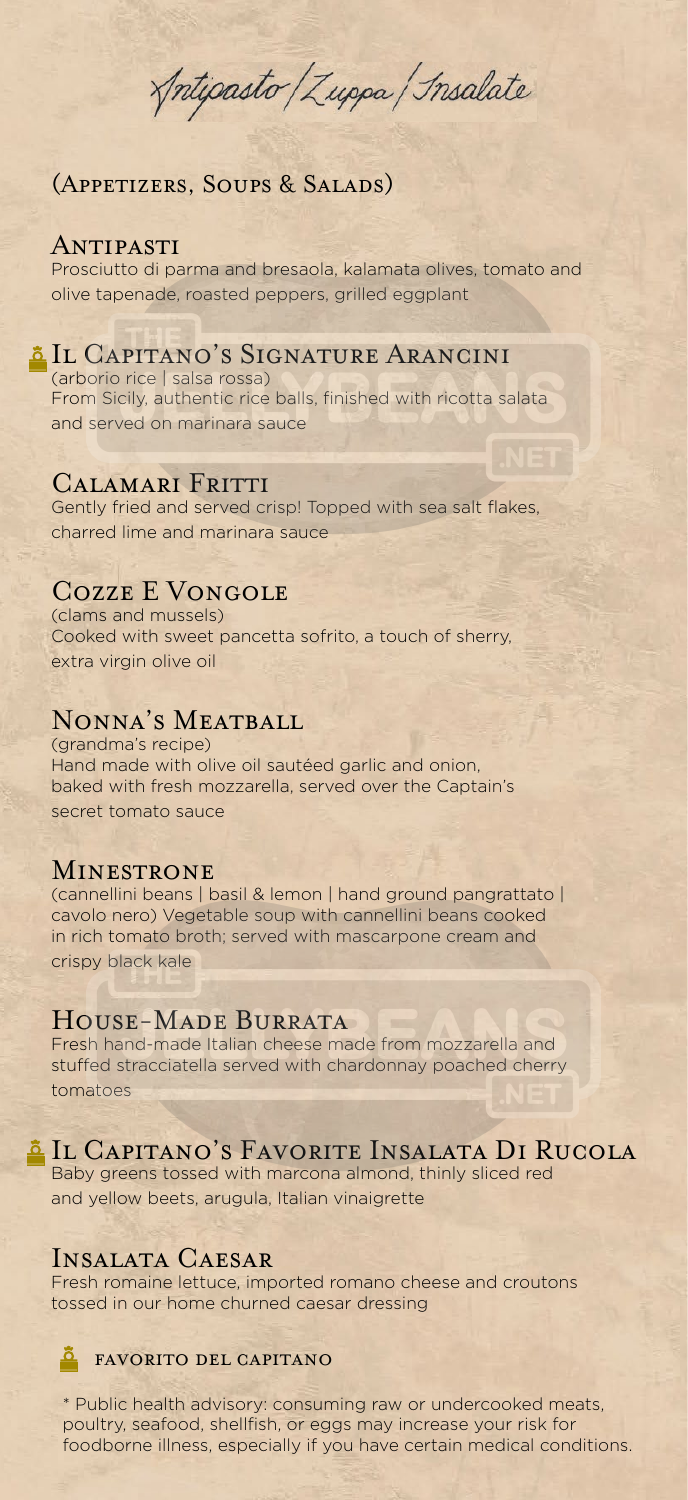

### Farfalle Con Panna Gamberetti E Pistacchi

Antonietta, grandmother of Carnival Sunrise's inaugural captain Isidoro Renda, handed down this creamy Sicilian dish featuring toasted Pistacchi di Bronte. The farfalle pasta is cooked al dente and tossed with shrimp, white wine, cream and roasted pistachio. Find out why the captain brings this recipe wherever in the world he travels!

### Pappardelle

(shrimp | pancetta | breadcrumbs) Grilled shrimp simmered in pomodorini sauce tossed with roasted pancetta and a blend of parmesan and pesto

# LINGUINI | SPAGHETTI

(clams | alfredo | meat balls | red sauce | carbonara) Young clams sautéed with garlic, grape tomatoes, extra virgin olive oil and a touch of pecorino cheese topped with charred lemon

### **CAVATELLI**

(veal | pork ragu) Hand-rolled rustic pasta cooked in Tuscan style veal shank and pork butt bolognese finished with sherry reduction

### Melanzane

Eggplant parmigiana, mozzarella, tomato, pesto

### Scaloppine Di Vitello Al Marsala

Tender veal thinly sliced, seared in extra virgin olive oil with shallots and mushrooms. Reduction of pan jus in marsala and cream

### Pollo Parmigiana Della Cucina

SPAGHETTI Captain's tomato sauce Roasted Broccoli & Cauliflower Crusted lemon bagna cauda LENTILS Marinated rapini Gnocchi Alla Romana

(chicken parmigiana, mozzarella, Captain's tomato sauce) Boneless cutlet of chicken lightly breaded and gently fried, topped with marinara sauce and baked with mozzarella. The classic!

### **E** GRANDE BRACIOLA DI MAIALE

(tomahawk pork chop | fennel pollen shallots | crispy sage) Fennel pollen marinated pork chop grilled and served with cannellini bean stew and crispy sage

# Costina Di Manzo Con Porcini

(porcini rubbed beef short rib) Slow braised porcini rubbed beef short rib served along salsa verde

### Gamberetti Alla Pizzaiola

Grilled shrimp on a bed of mushroom and pepper ragu finished with slow cooked tomato sauce

# Branzino Al Forno In Crosta Dorata

(crusted branzino) Almond crusted fillet of sea bass served on stewed chickpeas and butter- lemon emulsion

Contorni (SIDES)

FINGERLING POTATOES Burnt butter, rosemary

Secondo / Pasta

# (Entrees & Pastas)

\* Public health advisory: consuming raw or undercooked meats, poultry, seafood, shellfish, or eggs may increase your risk for foodborne illness, especially if you have certain medical conditions.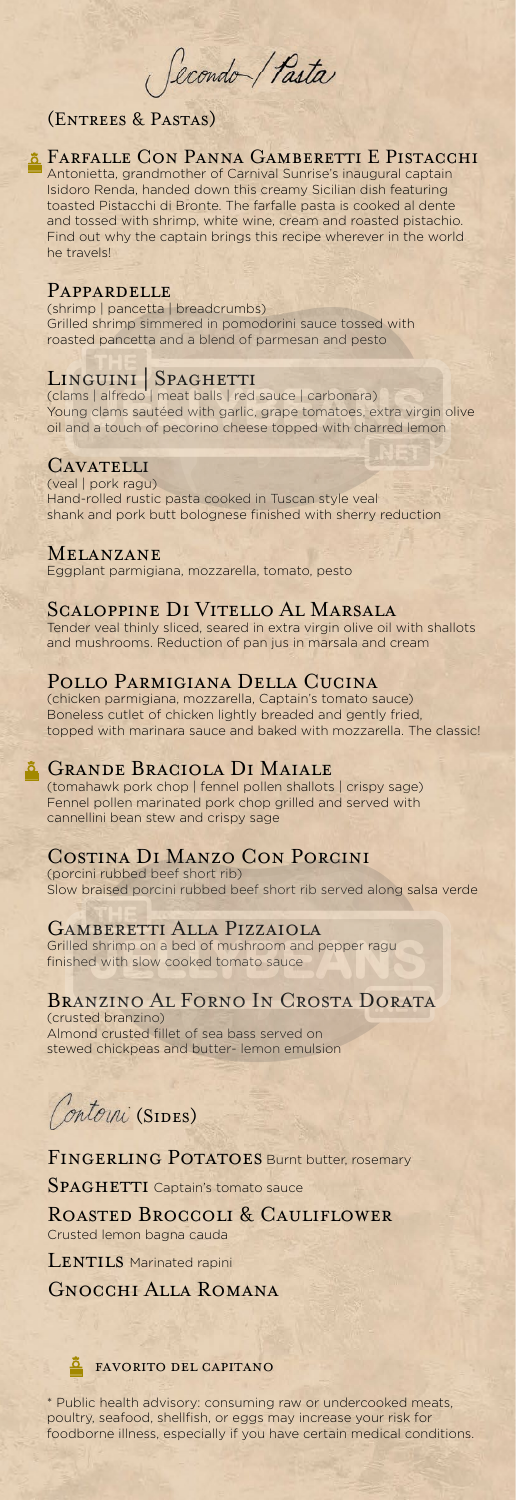

# AGRUMI TORTA AL MIELE E POLENTA SORBETTO DI LIMONE

Hand ground polenta cake with citrus custard cream served with lemon sorbet

# Biscotti Al Cioccolato Con Sale Marino CAFFE GELATO

Sea salt chocolate cookie sandwich with piped in coffee cream, orange financier and coffee gelato

# Crostata Di Mele Con Crema Al Caramello

A buttery pie crust with chardonnay stewed apples served with crunchy almond and caramel ice cream



# Caffe (SPECIALTY COFFEES)\*

# ESPRESSO CORRETTO

Espresso "corrected" with Sandro Bottega Grappa or Sambuca

### ITALIAN COFFEE

Freshly Brewed coffee served with Amaretto Di Saronno

# Liquor (AFTER DINNER LIQUEURS)\*

# PALLINI LIMONCELLO

Galliano

Amaretto Di Saronno

FRANGELICO

**SAMBUCA** 

Grappa Sandro Bottega

### favorito del capitano

\* regular bar prices apply

Please inform your server if you have any food allergies